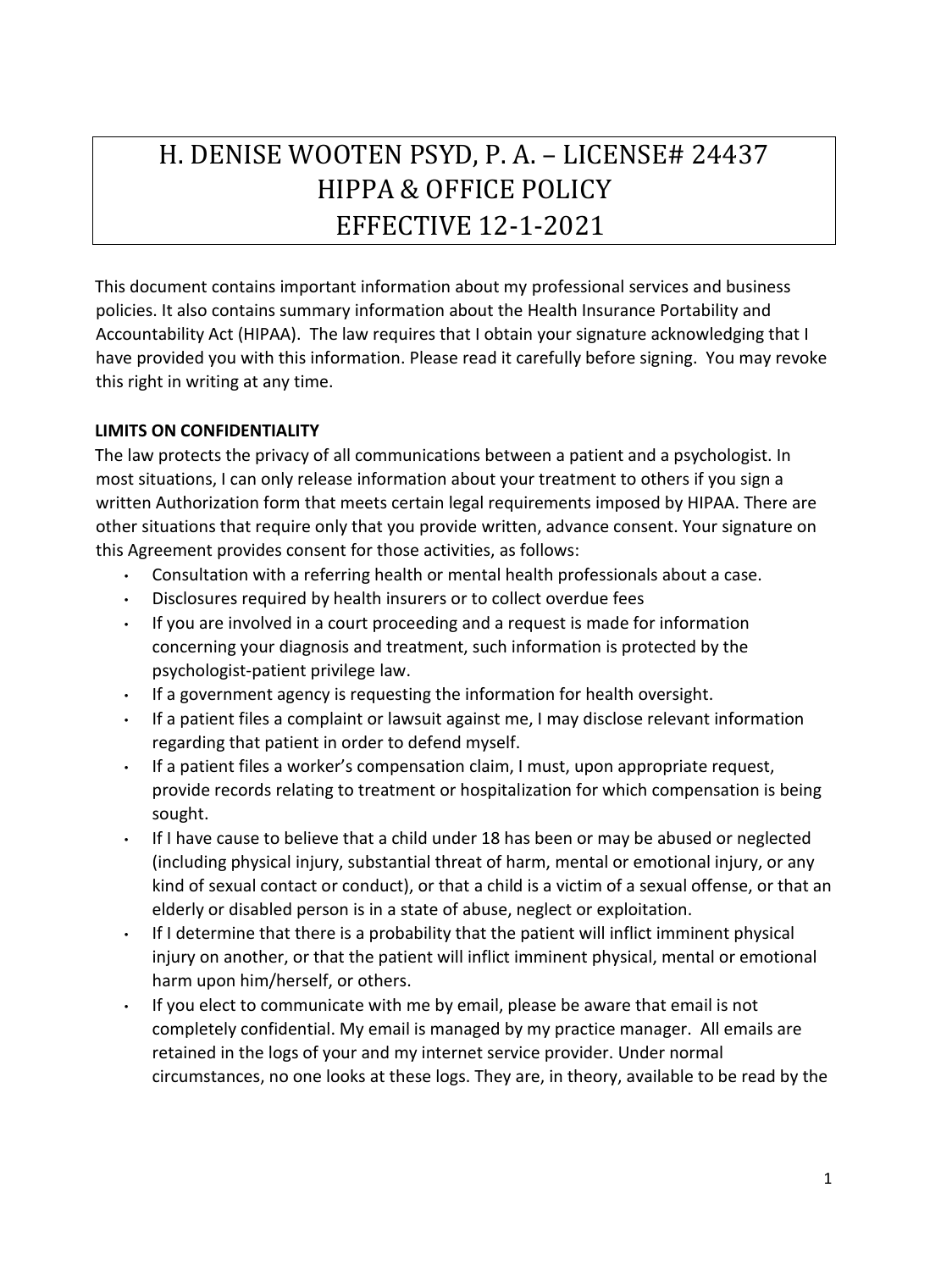system administrator of the internet service provider. Any email sent/received will be kept in your treatment record.

• Regarding Social Media, if you should find my listing or any reference to my practice on any social media or marketing sites, please know that my listing is NOT a request for a testimonial, rating or endorsement from you as my client. Of course you have a right to express yourself on any site you wish, but due to confidentiality, I cannot respond to any review on any site whether it is positive or negative. Please know that I take my commitment to confidentiality to you seriously. I do not engage on social networking sites.

#### **PROFESSIONAL RECORDS**

You should be aware that, pursuant to HIPAA, I keep Protected Health Information about you in a professional record I keep very brief records, noting only that you have been here, what interventions happened in session and the topics we discussed. We have transitioned to electronically stored records and administration processes using the professional tool, [www.Therapyappointment.com.](http://www.therapyappointment.com/) 

## **PATIENT RIGHTS**

HIPAA provides you with several new or expanded rights with regard to your Clinical Record and disclosures of protected health information. These rights include requesting that I amend your record; requesting restrictions on what information from your Clinical Record is disclosed to others; requesting an accounting of most disclosures of protected health information that you have neither consented to nor authorized; determining the location to which protected information disclosures are sent; having any complaints you make about my policies and procedures recorded in your records; and the right to a paper copy of this Agreement and my privacy policies and procedures.

#### **MINORS & PARENTS**

Patients under 18 years of age who are not emancipated, and their parents, should be aware that the law may allow parents to examine their child's treatment records. However, if the treatment is for suicide prevention, chemical addiction or dependency, or sexual, physical or emotional abuse, the law provides that parents may not access their child's records. For children between 16 and 18, because privacy in psychotherapy is often crucial to successful progress, particularly with teenagers, I may request an agreement from the patient and his/her parents that the parents' consent to give up their access to their child's records. If they agree, during treatment, I will provide them only with general information about the progress of the child's treatment, and his/her attendance at scheduled sessions. Any other communication will require the child's authorization, unless I feel that the child is in danger or is a danger to someone else, in which case, I will notify the parents of my concern. Before giving parents any information, I will discuss the matter with the child, if possible, and do my best to handle any objections he/she may have.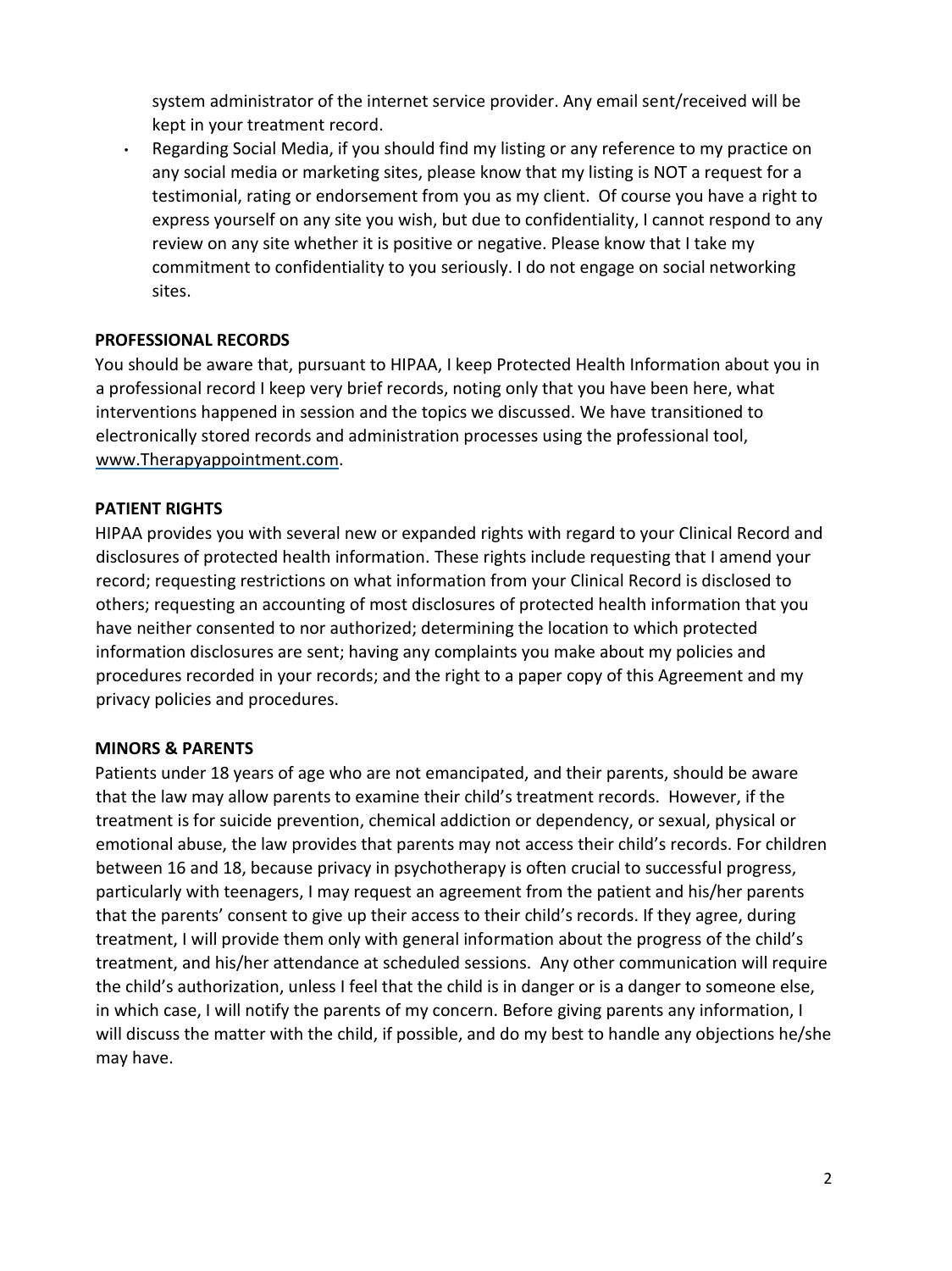## **PSYCHOLOGICAL SERVICES**

Services include psychological evaluations and/or cognitive-behavioral therapy for children, adolescents and adults. Therapy is a joint effort between the therapist and patient. Progress depends on many factors including motivation, effort, and other life circumstances such as interactions with family, friends, and other associates. Therapy often leads to better relationships, solutions to specific problems, and significant reductions in feelings of distress. On the other hand, there are potential negative effects, which include, but are not limited to, increased stress in relationships and increased emotional distress. Implications or potential negative effects of a particular therapeutic technique may be discussed at any time with your therapist.

## **LIMITATIONS OF SERVICES**

I am unable to practice psychology across state lines, such as e-therapy, in accordance to my licensure in the state of Texas. If you or a loved one is in need of mental health care and are outside the borders of Texas, please contact a professional in the area to get the help needed.

There is no substitute for in-person connection during psychotherapy. Therefore, I respectfully ask that you do not request phone conferences but do your best to schedule an in-office appointment. If you need me to participate in a meeting with school administration, please coordinate with my office for an appointment.

My website includes a Resources page. Please refrain from using this as self-help therapy, diagnosis and/or treatment. It is provided as supplemental support and references.

# **APPOINTMENTS**

If there is need to cancel or reschedule this appointment, I respectfully request **a minimum of 24 hours advance notification** to reallocate my time as deemed necessary. This advance notification is helpful for my clients who have requested notification of cancelled appointments to be contacted and offered the vacated slot. My voicemail system has a time and date stamp to record this notification. An infraction of this policy will result in a fee payable by the client prior to any future scheduled appointments.

# **FEE SCHEDULE**

**\$175** Therapy and assessment are based on a 60 minute session, depending on the Insurance plan. For in-network, we bill the insurance company.

**TBD** Scheduled Psychological testing, scoring time, interpretation of tests and report preparation. (Varies: 6-14 units) For each hour of scheduled face-to-face time, one hour is billed for scoring and interpretation plus one hour for report preparation. Exceptions may occur based on the complexity of the evaluation. A pre-quote of these costs is reviewed prior to testing.